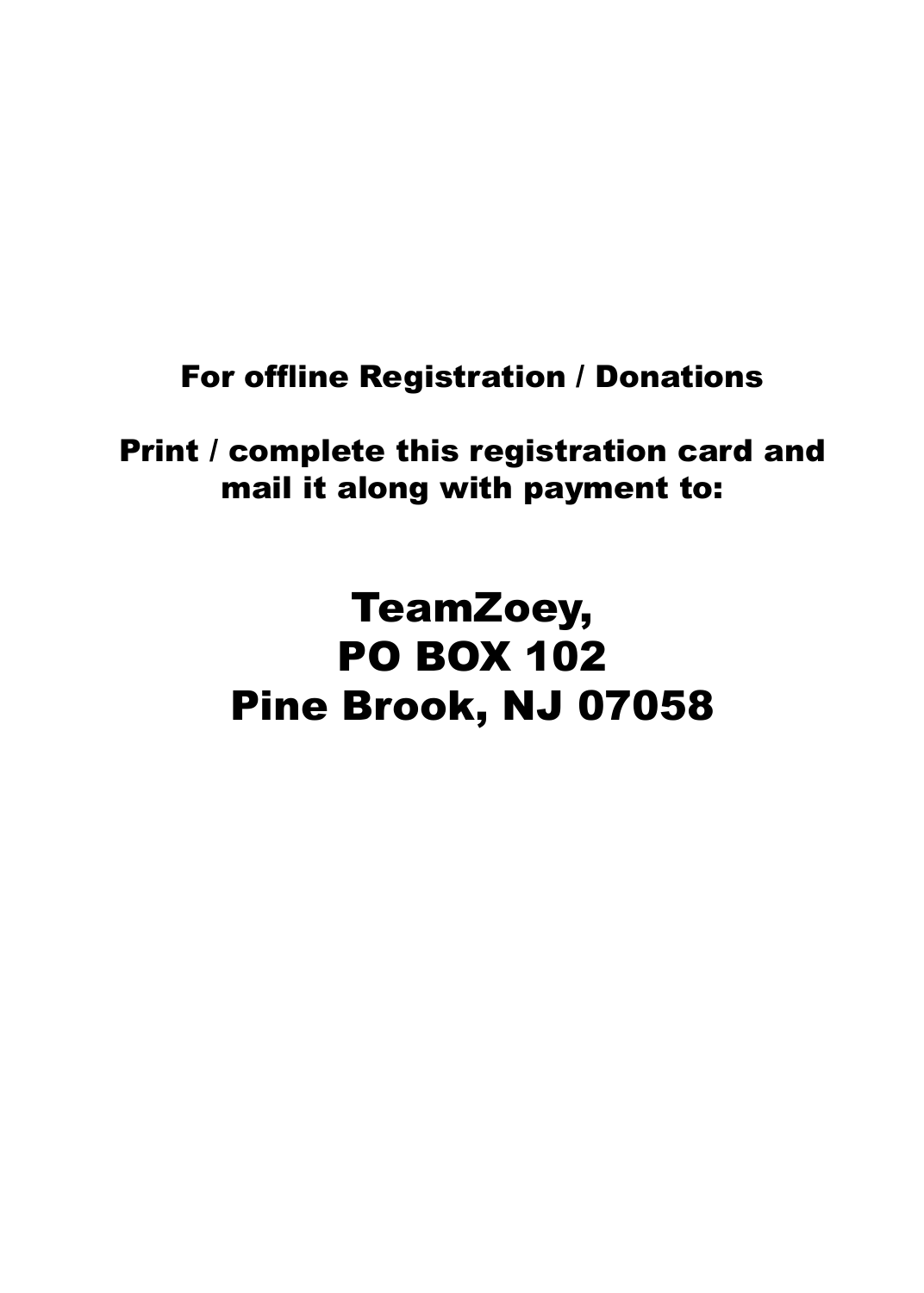#### Sponsorship Opportunities

|   | There are many ways you can support TeamZoey & PRF |  |  |  |
|---|----------------------------------------------------|--|--|--|
|   |                                                    |  |  |  |
|   |                                                    |  |  |  |
|   |                                                    |  |  |  |
| □ |                                                    |  |  |  |
|   |                                                    |  |  |  |
|   |                                                    |  |  |  |

Sponsorship includes signage at event and listings in the event program

**Return this registration card in the pre-addressed envelope** 

or

## **Register Online: www.TeamZoeyGolf.com**

Tax I.D. #: 04-3460220



In Support of the Progeria Research Foundation